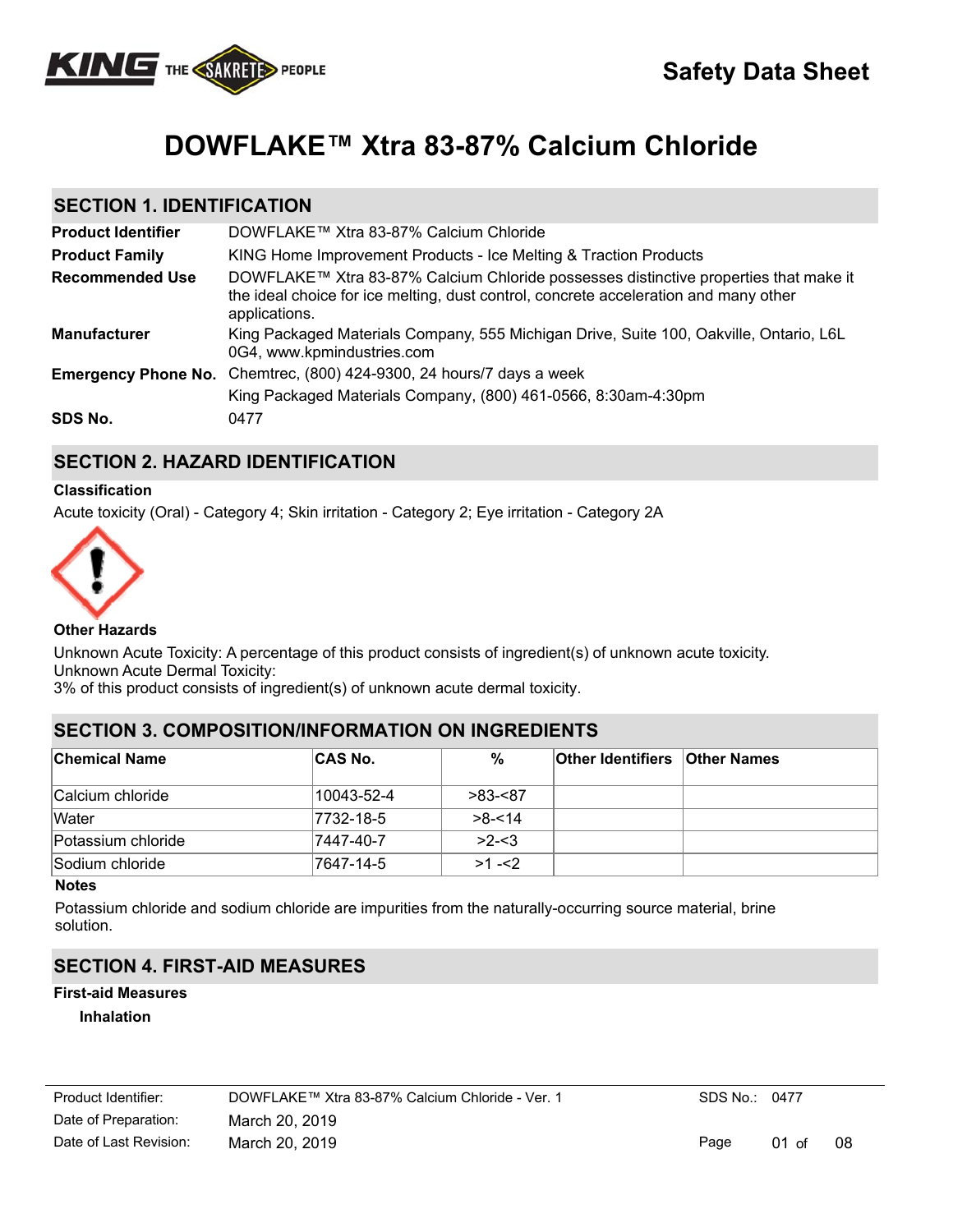Remove source of exposure or move to fresh air. Call a Poison Centre or doctor if you feel unwell.

## **Skin Contact**

Remove contaminated clothing and wash before reuse. Wash skin with soap and water. Get medical attention if irritation develops.

## **Eye Contact**

Rinse cautiously with water for several minutes. Remove contact lenses, if present and easy to do. Continue rinsing.

## **Ingestion**

Rinse mouth with water. Get medical advice or attention if you feel unwell or are concerned.

## **Most Important Symptoms and Effects, Acute and Delayed**

Inhalation (Breathing): Inhaling dust may cause irritation to upper respiratory tract (nose and throat). Nasal mucosal and oropharyngeal erythema.

Skin: Skin Irritation. Direct abrasion of skin from solid, erythema and burn from reaction with water. Prolonged contact and occlusion may cause more severe symptoms. Damage is localized to contact areas.

Eye: Eye Irritation. Direct abrasion of cornea from solid, erythema and burn from reaction with water, conjunctival swelling and cornea opacification from hypertonic solution and heat. Corneal eye pain, redness, acute corneal thickening or whitening.

Ingestion (Swallowing): Consumption of solids or hypertonic solutions causes nausea, vomiting, and increased thirst.

## Delayed Symptoms/Effects:

- Chronic exposures to skin and mucus membranes that cause irritation may cause a chronic dermatitis or mucosal membrane problem interaction with Other Chemicals which Enhance Toxicity: None known. Medical Conditions Aggravated by exposure: Any skin condition that disrupts the skin, such as abrasions, cuts, psoriasis, fungal infections, etc. Any upper respiratory conditions that compromise mucosa can increase local damage from dust contact. Any eye condition that compromises tear production, conjunctiva, or normal corneal homeostasis.

Protection of First-Aiders: At minimum, treating personnel should utilize PPE sufficient for prevention of bloodborne pathogen transmission. If potential for exposure exists refer to Section 8 for specific personal protective equipment.

# **SECTION 5. FIRE-FIGHTING MEASURES**

## **Extinguishing Media**

## **Suitable Extinguishing Media**

Use extinguishing media appropriate for surrounding fire.

## **Specific Hazards Arising from the Product**

Does not burn.

## **Special Protective Equipment and Precautions for Fire-fighters**

Keep unnecessary people away, isolate hazard area and deny entry. This material does not burn. Fight fire for other material that is burning. Water should be applied in large quantities as fine spray. Wear NIOSH approved positive-pressure self-contained breathing apparatus operated in pressure demand mode. Wear protective fire fighting clothing (includes fire fighting helmet, coat, trousers, boots, and gloves). Avoid contact with this material during fire fighting operations. If contact is likely, change to full chemical resistant fire fighting clothing with self-contained breathing apparatus. If this is not available, wear full chemical resistant clothing with self-contained breathing apparatus and fight fire from a remote location. For protective equipment in post-fire or non-fire clean-up situations, refer to the relevant sections.

# **SECTION 6. ACCIDENTAL RELEASE MEASURES**

#### **Personal Precautions, Protective Equipment, and Emergency Procedures**

Isolate area. Keep unnecessary and unprotected personnel from entering the area. Spilled material may cause a slipping hazard on some surfaces. Use appropriate safety equipment. For additional information, refer to Section 8, Exposure Controls and Personal Protection. Refer to Section 7, Handling, for additional precautionary measures.

| Product Identifier:    | DOWFLAKE™ Xtra 83-87% Calcium Chloride - Ver. 1 | SDS No.: 0477 |                 |    |
|------------------------|-------------------------------------------------|---------------|-----------------|----|
| Date of Preparation:   | March 20, 2019                                  |               |                 |    |
| Date of Last Revision: | March 20, 2019                                  | Page          | 02 <sub>o</sub> | 08 |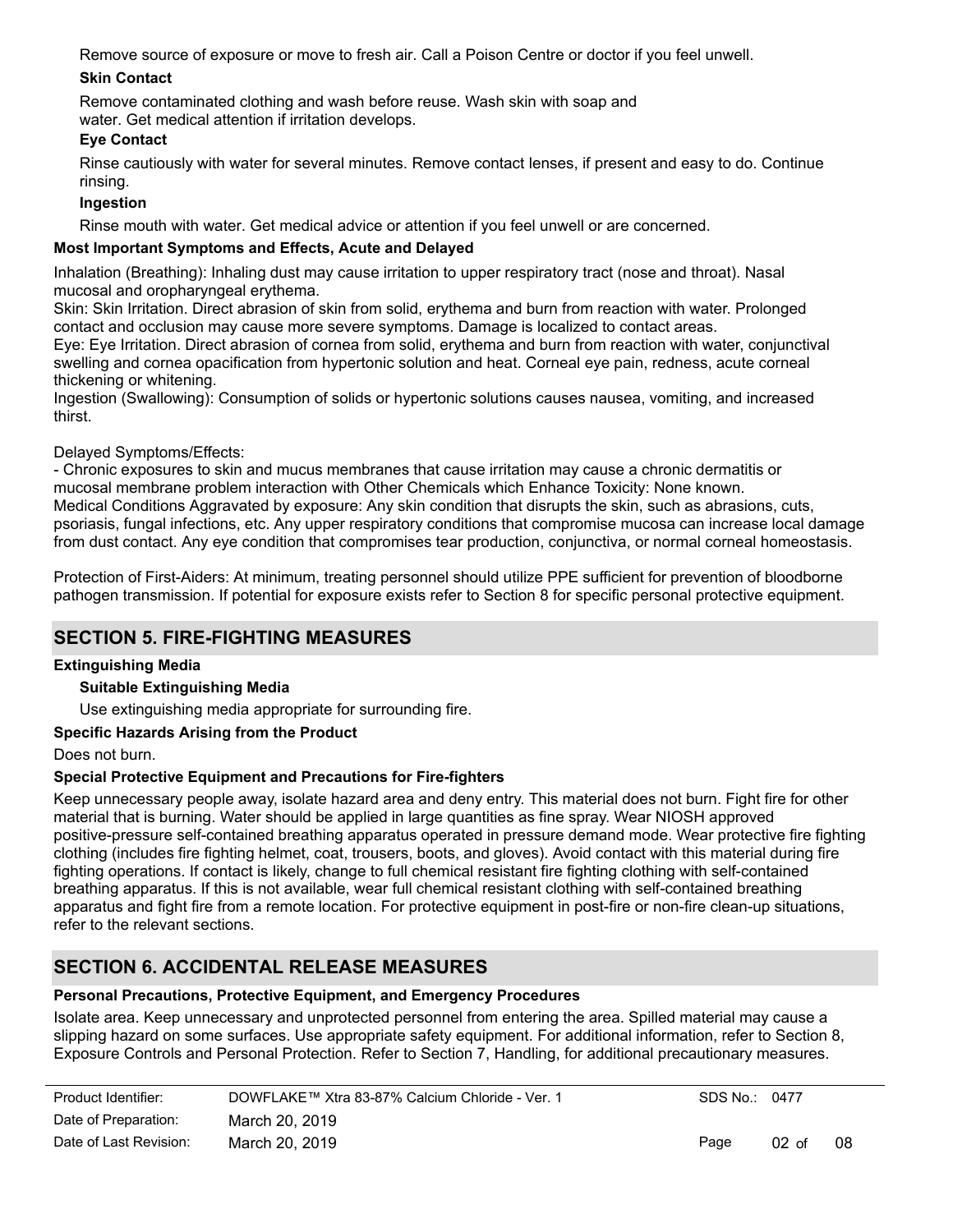#### **Environmental Precautions**

Prevent large spills from entering into soil, ditches, sewers, waterways and/or groundwater. See Section 12, Ecological Information.

#### **Methods and Materials for Containment and Cleaning Up**

Small and large spills: Contain spilled material if possible. Collect in suitable and properly labeled containers. Flush residue with plenty of water. See Section 13, Disposal considerations, for additional information.

# **SECTION 7. HANDLING AND STORAGE**

#### **Precautions for Safe Handling**

Heat developed during diluting or dissolving is very high. Use cool water when diluting or dissolving (temperature less than 80°F, 27°C). Avoid contact with eyes, skin, and clothing. Do not swallow. Wash thoroughly after handling. See Section 8 for additional information.

#### **Conditions for Safe Storage**

Store in a dry place. Protect from atmospheric moisture. Keep container tightly closed. Keep separated from incompatible substances (see Section 10).

## **SECTION 8. EXPOSURE CONTROLS/PERSONAL PROTECTION**

#### **Appropriate Engineering Controls**

Use local exhaust ventilation, or other engineering controls to maintain airborne levels below exposure limit requirements or quidelines. If there are no applicable exposure limit requirements or quidelines, general ventilation should be sufficient for most operations. Local exhaust ventilation may be necessary for some operations.

## **Individual Protection Measures**

#### **Eye/Face Protection**

Not required but it is good practice to wear safety glasses or chemical safety goggles.

#### **Skin Protection**

Wear chemical protective clothing e.g. gloves, aprons, boots.

#### **Respiratory Protection**

Respiratory protection should be worn when there is a potential to exceed the exposure limit requirements or guidelines. If there are no applicable exposure limit requirements or guidelines, wear respiratory protection when adverse effects, such as respiratory irritation or discomfort have been experienced, or where indicated by your risk assessment process. In dusty or misty atmospheres, use an approved particulate respirator. The following should be effective types of air-purifying respirators: High efficiency particulate air (HEPA) N95. A respiratory protection program that meets 29 CFR 1910.134 must be followed whenever workplace conditions warrant use of a respirator.

# **SECTION 9. PHYSICAL AND CHEMICAL PROPERTIES**

#### **Basic Physical and Chemical Properties**

| Appearance                          | Milky white fibres.                                         |
|-------------------------------------|-------------------------------------------------------------|
| Odour                               | Odourless                                                   |
| <b>Odour Threshold</b>              | Not available                                               |
| <b>Melting Point/Freezing Point</b> | $\ge$ 772 °C (1422 °F) (melting); Not applicable (freezing) |
| <b>Initial Boiling Point/Range</b>  | Not applicable                                              |
| <b>Flash Point</b>                  | Not applicable                                              |
| <b>Evaporation Rate</b>             | Not applicable                                              |
| Flammability (solid, gas)           | Not applicable                                              |
| <b>Vapour Pressure</b>              | Does not form a vapour.                                     |
| Vapour Density (air = 1)            | Not applicable                                              |
| <b>Solubility</b>                   | Soluble in water                                            |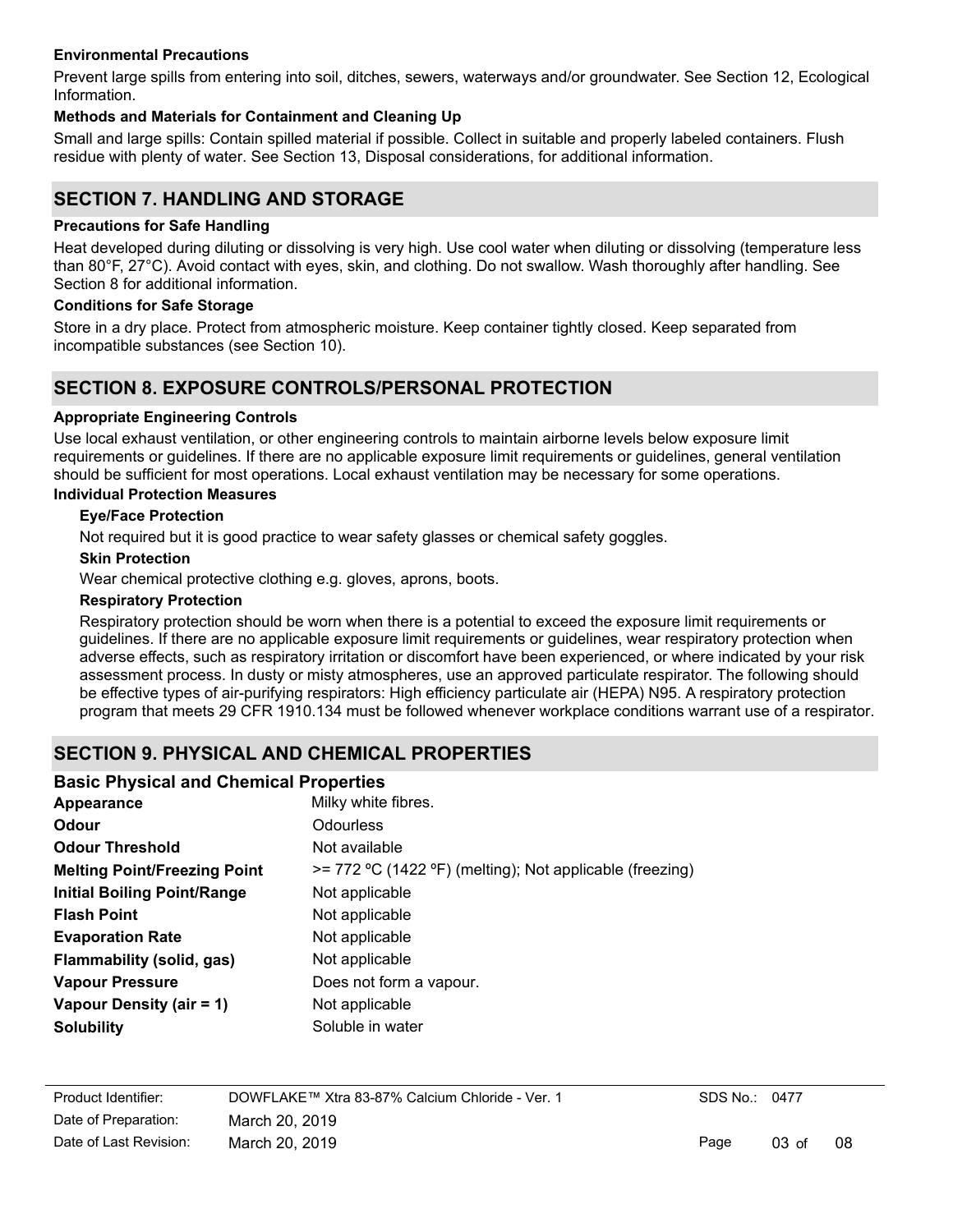| <b>Partition Coefficient,</b><br>n-Octanol/Water (Log Kow) | Not available                                        |
|------------------------------------------------------------|------------------------------------------------------|
| <b>Auto-ignition Temperature</b>                           | Not applicable                                       |
| <b>Decomposition Temperature</b>                           | Not applicable                                       |
| <b>Viscosity</b>                                           | Not applicable (kinematic); Not applicable (dynamic) |
| <b>Other Information</b>                                   |                                                      |
| <b>Physical State</b>                                      | Solid                                                |
| <b>Molecular Formula</b>                                   | CaC <sub>2</sub>                                     |
| <b>Bulk Density</b>                                        | 51 - 61 lb/ft3 (817 - 977 kg/m3)                     |

# **SECTION 10. STABILITY AND REACTIVITY**

#### **Reactivity**

Hygroscopic. Liberates large amounts of heat when dissolving in water or aqueous acids.

#### **Chemical Stability**

Stable under normal handling and storage conditions.

#### **Possibility of Hazardous Reactions**

Reacts violently in the presence of water.

#### **Conditions to Avoid**

Open flames, sparks, static discharge, heat and other ignition sources.

#### **Incompatible Materials**

Heat is generated when mixed with water or aqueous acids. When exposed to water, spattering and boiling can occur. Avoid contact with: bromide trifluoride, 2-furan percarboxylic acid because calcium chloride is incompatible with those substances. Contact with zinc forms flammable hydrogen gas, which can be explosive. Catalyzes exothermic polymerization of methyl vinyl ether. Attacks metals in the presence of moisture, and may release flammable hydrogen gas. Reaction of bromide impurity with oxidizing materials may generate trace levels of impurities such as bromates.

#### **Hazardous Decomposition Products**

Formed under fire conditions: hydrogen chloride gas, calcium oxide.

# **SECTION 11. TOXICOLOGICAL INFORMATION**

#### **Acute Toxicity**

1126 mg/kg - Oral Acute Toxicity Estimate (ATE) 2637 mg/kg - Dermal Acute Toxicity Estimate (ATE)

#### **Skin Corrosion/Irritation**

Brief contact is essentially nonirritating to skin. Prolonged contact may cause skin irritation, even a burn. Not classified as corrosive to the skin according to DOT guidelines. May cause more severe response if skin is damp, abraded (scratched or cut), or covered by clothing, gloves, or footwear.

#### **Serious Eye Damage/Irritation**

For solid: May cause slight eye irritation, mechanical injury only. Dust formation should be avoided, as dust can cause severe eye irritation with corneal injury.

#### **STOT (Specific Target Organ Toxicity) - Single Exposure**

#### **Inhalation**

Dust may cause irritation to upper respiratory tract (nose and throat).

#### **Skin Absorption**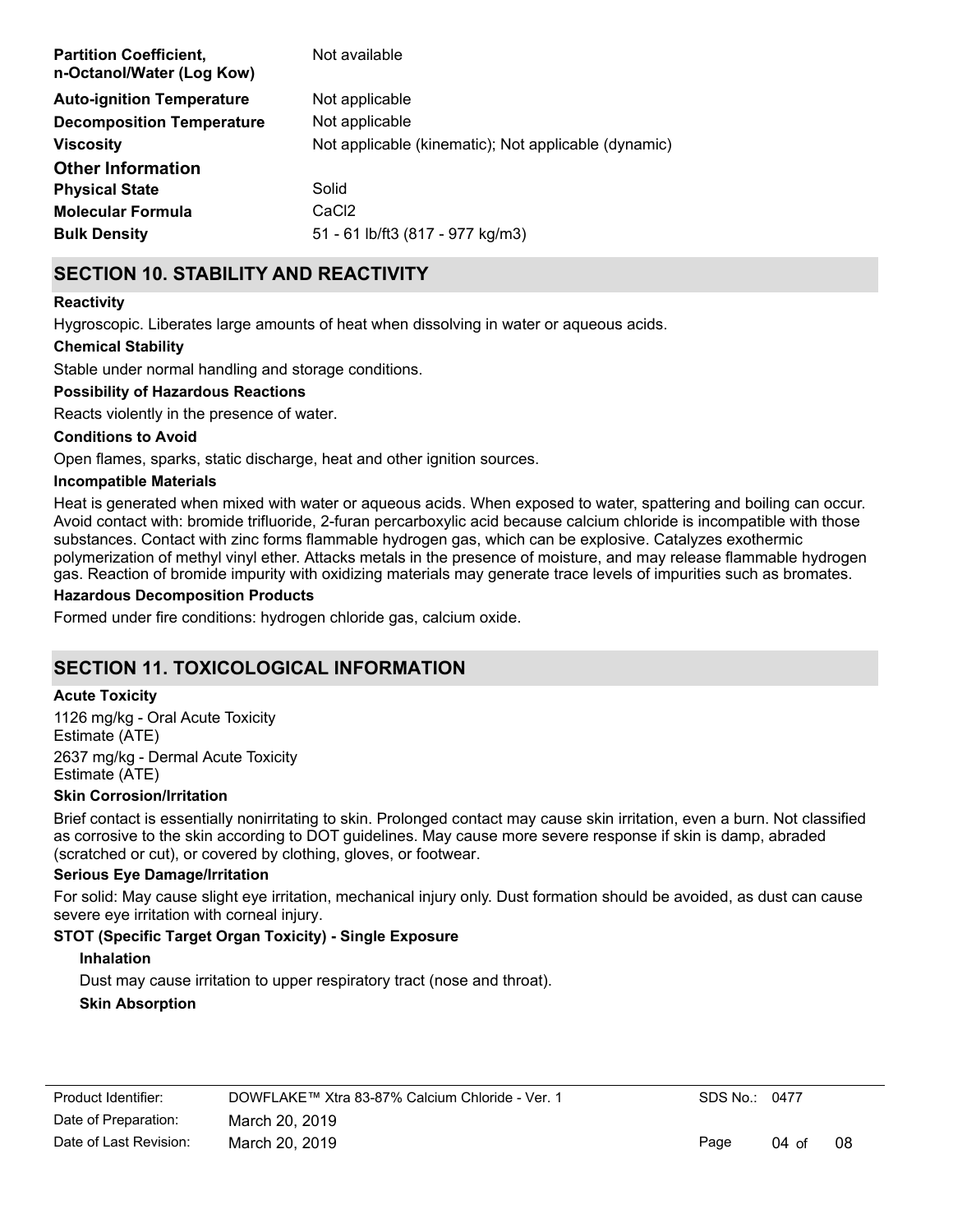Brief contact is essentially nonirritating to skin. Prolonged contact may cause skin irritation, even a burn. Not classified as corrosive to the skin according to DOT guidelines. May cause more severe response if skin is damp, abraded (scratched or cut), or covered by clothing, gloves, or footwear.

#### **Ingestion**

Low toxicity if swallowed. Small amounts swallowed incidentally as a result of normal handling operations are not likely to cause injury; however, swallowing larger amounts may cause local mucosal damage to esophagus and stomach. Swallowing may result in gastrointestinal irritation or ulceration.

#### **STOT (Specific Target Organ Toxicity) - Repeated Exposure**

Chronic exposures to calcium chloride that cause irritation may cause a chronic dermatitis or mucosal membrane problem.

For the minor component(s):

POTASSIUM CHLORIDE: In animals, effects have been reported on the following organs after ingestion: Gastrointestinal tract, heart, and kidney. Dose levels producing these effects were many times higher than any dose levels expected from exposure due to use.

SODIUM CHLORIDE: Medical experience with

sodium chloride has shown a strong association between elevated blood pressure and prolonged dietary overuse. Related effects could occur in the kidneys.

#### **Reproductive Toxicity**

#### **Development of Offspring**

Does not cause harm to the unborn child.

# **SECTION 12. ECOLOGICAL INFORMATION**

#### **Ecotoxicity**

Calcium chloride

Freshwater Fish LC50, bluegill (Lepomis macrochirus): 8350 -10650 mg/l

Invertebrate Toxicity: LC50, water flea Daphnia magna: 759- 3005 mg/l

Algae Toxicity: - No data available

Other Toxicity: - No data available Potassium Chloride

Freshwater Fish - LC50, rainbow trout (Oncorhynchus mykiss), 96 h: 4,236 mg/l

Invertebrate Toxicity: EC50, water flea Daphnia magna, 24 h, immobilization:590 mg/l

- LC50, water flea Ceriodaphnia dubia, 96 h: 3,470 mg/l

Algae Toxicity: - No data available

Date of Preparation: March 20, 2019 Product Identifier: DOWFLAKE™ Xtra 83-87% Calcium Chloride - Ver. 1 Date of Last Revision: March 20, 2019

SDS No.: 0477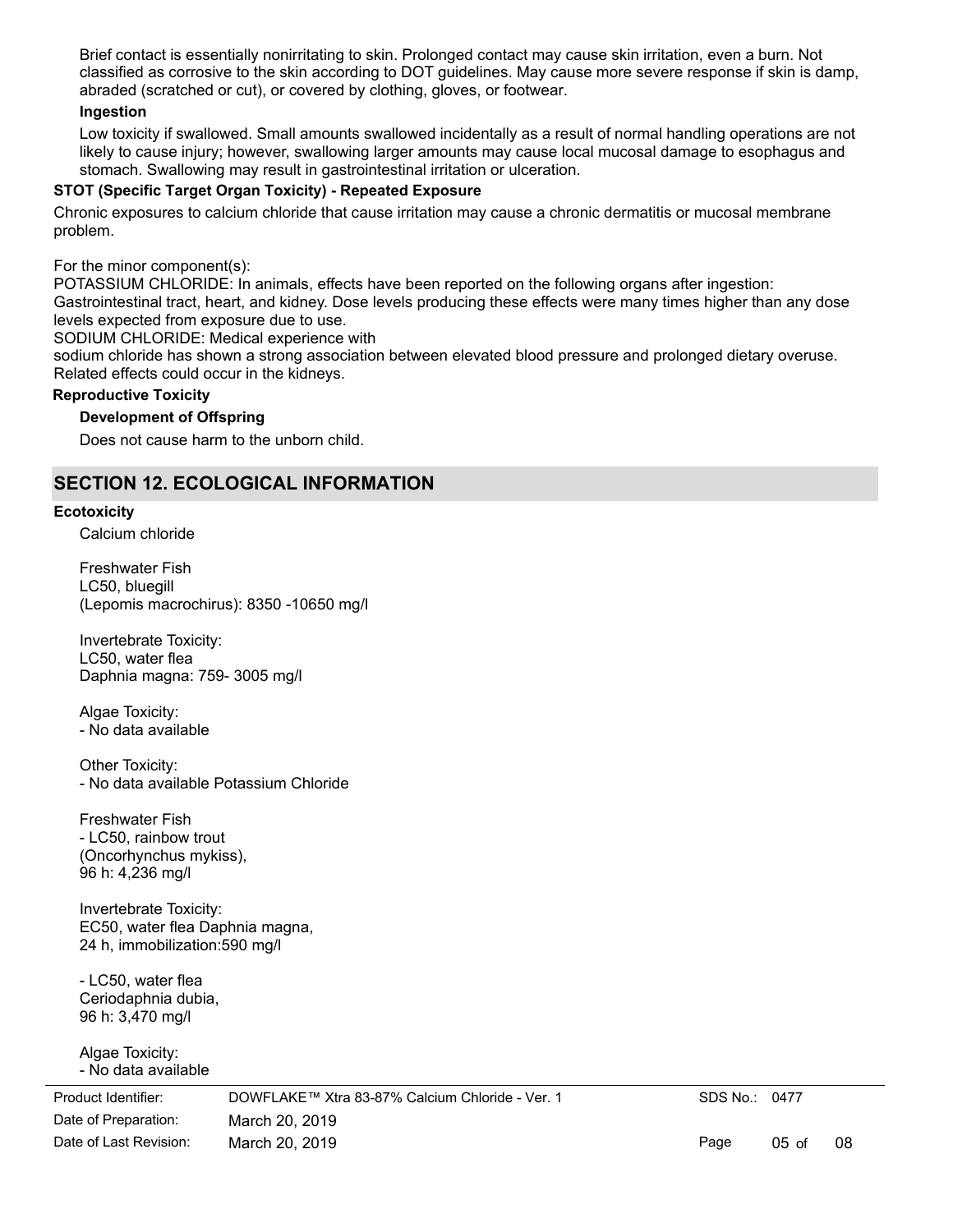Other Toxicity: - No data available Sodium Chloride

Freshwater Fish - LC50, fathead minnow (Pimephales promelas): 10,610 mg/l

Invertebrate Toxicity: LC50, water flea Daphnia magna, 4,571 mg/l

Algae Toxicity: - IC50, OECD 209 Test; activated sludge, respiration inhibition: > 1,000 mg/l

Other Toxicity: - IC50, OECD 209 Test; activated sludge, respiration inhibition: > 1,000 mg/l.

#### **Persistence and Degradability**

Calcium chloride is believed not to persist in the environment because it is readily dissociated into calcium and chloride ions in water. Calcium chloride released into the environment is thus likely to be distributed into water in the form of calcium and chloride ions. Calcium ions may remain in soil by binding to soil particulate or by forming stable salts with other ions. Chloride ions are mobile and eventually drain into surface water. Both ions originally exist in nature, and their concentrations in surface water will depend on various factors, such as geological parameters, weathering, and human activities.

#### **Bioaccumulative Potential**

Calcium chloride and its dissociated forms (calcium and chloride ions) are ubiquitous in the environment. Calcium and chloride ions can also be found as constituents in organisms. Considering its dissociation properties, calcium chloride is not expected to accumulate in living organisms.

#### **Mobility in Soil**

Calcium chloride is not expected to be absorbed in soil due to its dissociation properties and high water solubility. It is expected to dissociate into calcium and chloride free ions or it may form stable inorganic or organic salts with other counter ions, leading to different fates between calcium and chloride ions in soil and water components. Calcium ions may bind to soil particulate or may form stable inorganic salts with sulfate and carbonate ions. The chloride ion is mobile in soil and eventually drains into surface water because it is readily dissolved in water.

# **SECTION 13. DISPOSAL CONSIDERATIONS**

#### **Disposal Methods**

Reuse or reprocess, if possible. All disposal practices must be in compliance with all Federal, State/Provincial and local laws and regulations. Regulations may vary in different locations. Report spills if applicable. Waste characterizations and compliance with applicable laws are the responsibility solely of the waste generator. AS YOUR SUPPLIER, WE HAVE NO CONTROL OVER THE MANAGEMENT PRACTICES OR MANUFACTURING PROCESSES OF PARTIES HANDLING OR USING THIS MATERIAL. THE INFORMATION PRESENTED HERE PERTAINS ONLY TO THE PRODUCT AS SHIPPED IN ITS INTENDED CONDITION AS DESCRIBED IN SDS SECTION: Composition Information. FOR UNUSED & UNCONTAMINATED PRODUCT, the preferred options include sending to a licensed, permitted: Landfill and waste water treatment system. Container Management:

Dispose of container in accordance with applicable local, regional, national, and/or international regulations. Container rinsate must be disposed of in compliance with applicable regulations.

# **SECTION 14. TRANSPORT INFORMATION**

| Product Identifier:    | DOWFLAKE™ Xtra 83-87% Calcium Chloride - Ver. 1 | SDS No.: 0477 |                 |    |
|------------------------|-------------------------------------------------|---------------|-----------------|----|
| Date of Preparation:   | March 20, 2019                                  |               |                 |    |
| Date of Last Revision: | March 20, 2019                                  | Page          | $06 \text{ of}$ | 08 |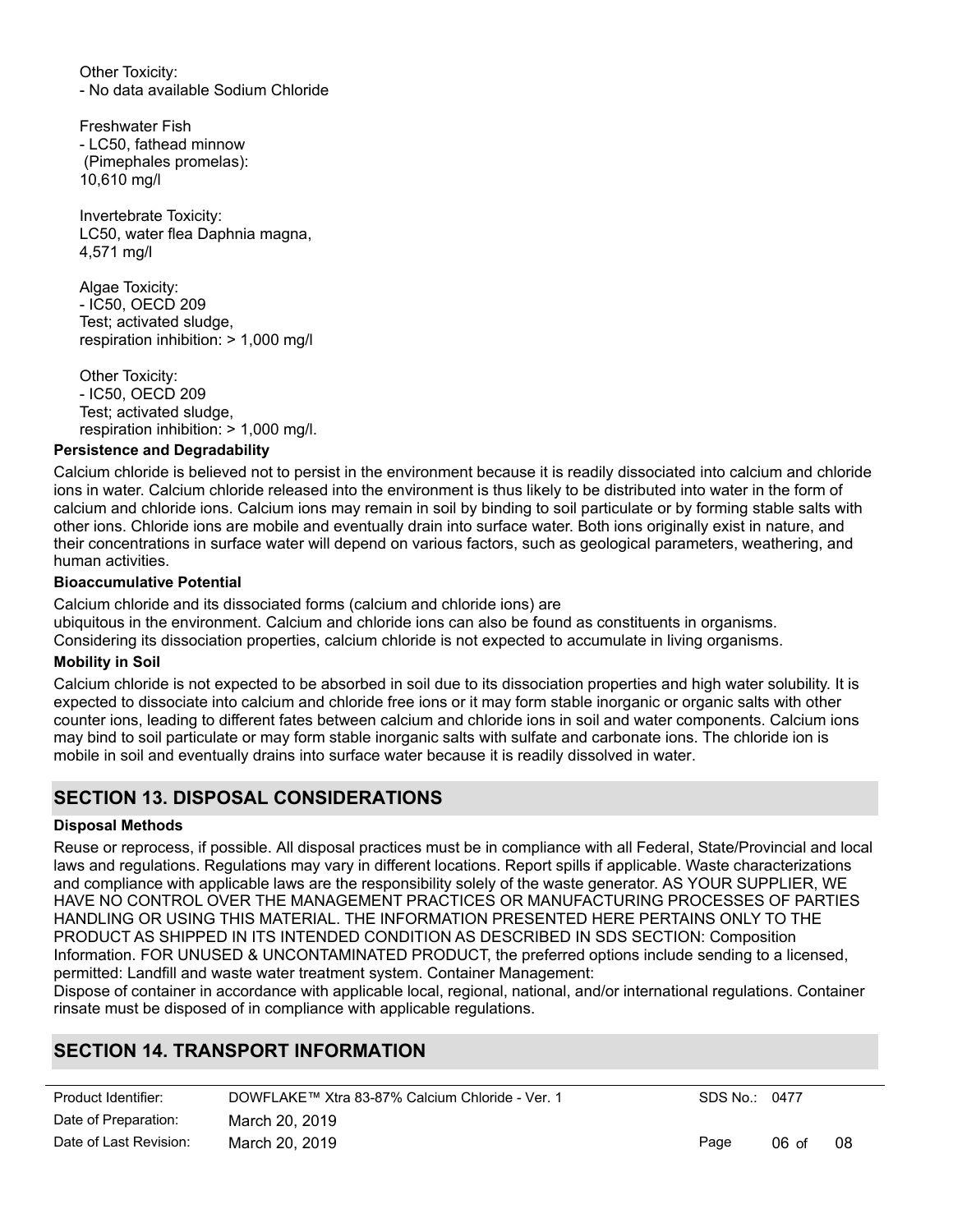Not regulated under Canadian TDG regulations. Not regulated under US DOT Regulations.

#### **Special Precautions** Not applicable

**Transport in Bulk According to Annex II of MARPOL 73/78 and the IBC Code**

Not applicable

## **SECTION 15. REGULATORY INFORMATION**

## **Safety, Health and Environmental Regulations**

#### **USA**

**Toxic Substances Control Act (TSCA) Section 8(b)** TSCA 12(b): This product is not subject to export notification. **Additional USA Regulatory Lists**

U.S. REGULATIONS

OSHA REGULATORY STATUS: This material is considered hazardous by the OSHA Hazard Communication Standard (29 CFR 1910.1200)

CERCLA SECTIONS 102a/103 HAZARDOUS SUBSTANCES (40 CFR 302.4): Not regulated. SARA EHS Chemical (40 CFR 355.30) Not regulated

EPCRA SECTIONS 311/312 HAZARD CATEGORIES (40 CFR 370.10): Acute Health Hazard

EPCRA SECTION 313 (40 CFR 372.65): To the best of our knowledge, this product does not contain chemicals at levels which require reporting under this statute

OSHA PROCESS SAFETY (PSM) (29 CFR 1910.119): Not regulated NATIONAL INVENTORY STATUS U.S. INVENTORY STATUS: Toxic Substance Control Act (TSCA): All components are listed or exempt.

## **Custom Regulatory 1**

STATE REGULATIONS

California Proposition 65:

This product is not listed, but it may contain impurities/trace elements known to the State of California to cause cancer or reproductive toxicity as listed under Proposition 65 State Drinking Water and Toxic Enforcement Act. WARNING: This product (when used in aqueous formulations with a chemical oxidizer such as ozone) may react to form calcium bromate, a chemical known to the State of California to cause cancer.

## **SECTION 16. OTHER INFORMATION**

| <b>NFPA Rating</b>                   | Health - 3                                                                                                                                                                      |
|--------------------------------------|---------------------------------------------------------------------------------------------------------------------------------------------------------------------------------|
| <b>SDS Prepared By</b>               | King Packaged Materials Company                                                                                                                                                 |
| Phone No.                            | 450-430-4104                                                                                                                                                                    |
| Date of Preparation                  | March 20, 2019                                                                                                                                                                  |
| Date of Last Revision March 20, 2019 |                                                                                                                                                                                 |
|                                      | Additional Information The information presented herein, while not guaranteed, was prepared by technical personnel<br>and is true and<br>accurate to the best of our knowledge. |

| Product Identifier:    | DOWFLAKE™ Xtra 83-87% Calcium Chloride - Ver. 1 | SDS No.: 0477 |                 |    |
|------------------------|-------------------------------------------------|---------------|-----------------|----|
| Date of Preparation:   | March 20, 2019                                  |               |                 |    |
| Date of Last Revision: | March 20, 2019                                  | Page          | $07 \text{ of}$ | 08 |